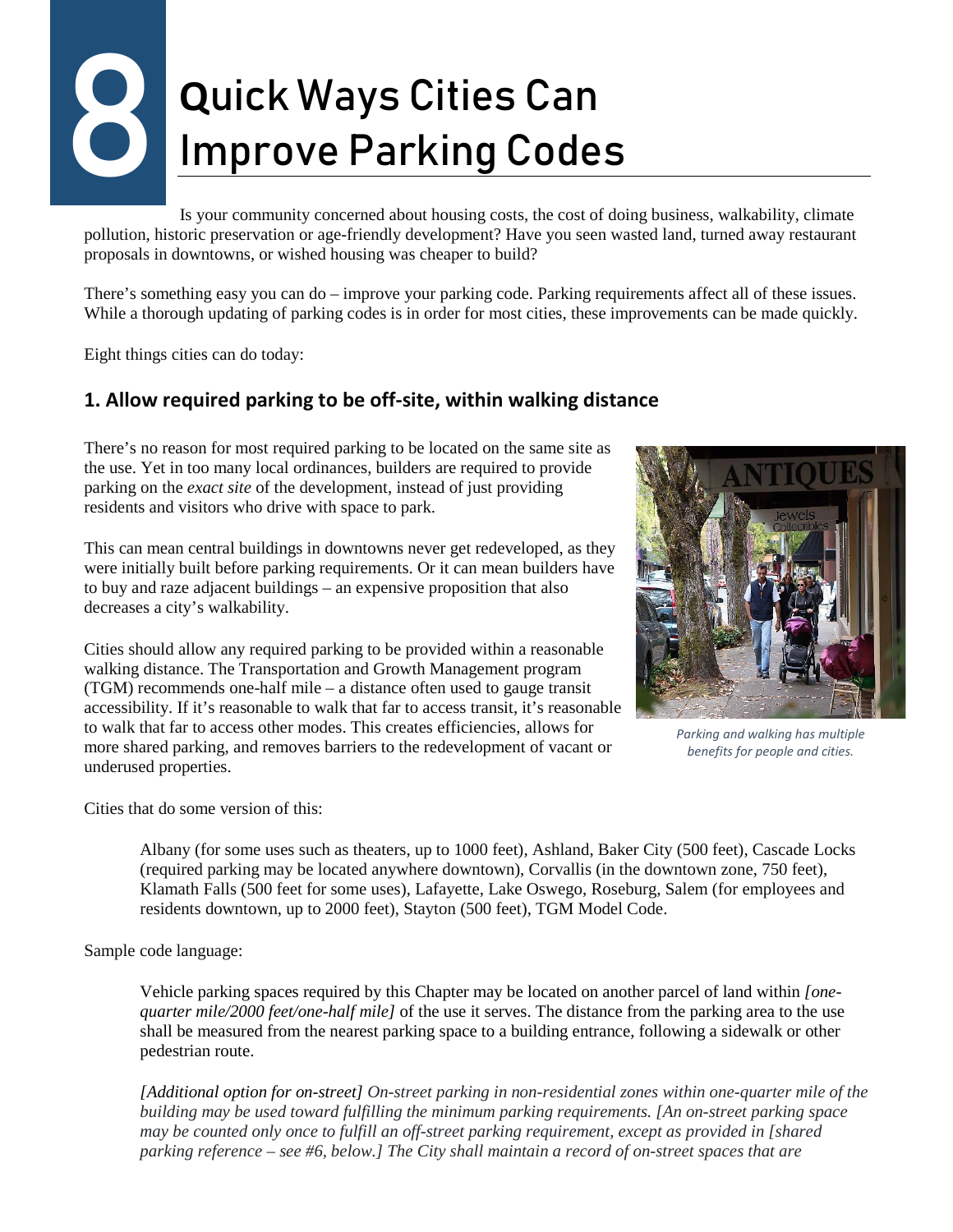*available under this provision. All on-street spaces shall remain available for use by the public in accordance with posted restrictions (e.g. Americans with Disability Act, loading zones, time limits, vehicle size limits, etc.).]*

#### **2. Allow curbside frontage to count toward required parking quotas**

Requiring parking to be off-street limits the ability to site multiple housing units on smaller lots, and drives up the cost of housing. Such provisions have little effect on the parking supply, other than removing at least one parking space from the public use since the curb cut takes away an on-street parking space. Off-street parking also reduces walkability, causing conflict between pedestrians and cars, and often results in parked cars blocking the sidewalk.

This provision may not apply in areas where on-street parking is limited, such as areas served by alleys or on very narrow streets.

Cities that do some version of this:

Albany (certain uses and certain zones, up to 1000 feet away, with conditions), Ashland (discretionary property frontage, up to 50% of requirement), Baker City (abutting block face), Cascade Locks, Cornelius (downtown and corridor commercial), Corvallis (certain zones), Klamath Falls (downtown businesses smaller than 3,000 sq. feet), Lake Oswego (downtown), Roseburg (up to 20% of frontage spaces can count toward requirement), Sisters, City of St. Helens (downtown, on abutting streets), TGM's Model Code (3.5.030.B.4).

Sample code language:

New development shall meet required on-site parking requirements with credit, on one-for-one basis of parking spaces in rights-of-way within one-quarter mile of the site. *[weaker but easier to implement option: spaces abutting the site.] [Note: may want a provision limiting double-counting spaces, as in #1].*

#### **3. Waive or reduce parking requirements for affordable housing, senior housing, housing for people with disabilities, transit-oriented or mixed-use development**

These are specific types of housing Oregon is aiming to promote, and often have users who own fewer cars or drive less than the average household. Local governments should let the builders of this housing make a marketbased decision how much parking they will supply.

Cities that do some version of this:

Albany (mixed-use up to 10% reduction; up to 25% for redeveloping existing parking for transit-oriented uses), Ashland (up to 50% reduction for mixed-use or with transit facilities; one space/unit for senior housing; affordable housing developments have been allowed 50% reduction), Beaverton (with a parking study, 5-10% reduction near transit, reduction for senior and disabled housing, can apply for 10-50% reduction for affordable housing), Cascade Locks (no parking required for residential units in mixed-use buildings downtown), Corvallis (10% reductions for being near transit or *Hillsboro Parking Data from Lancaster Engineering*



**Demand Versus Supply**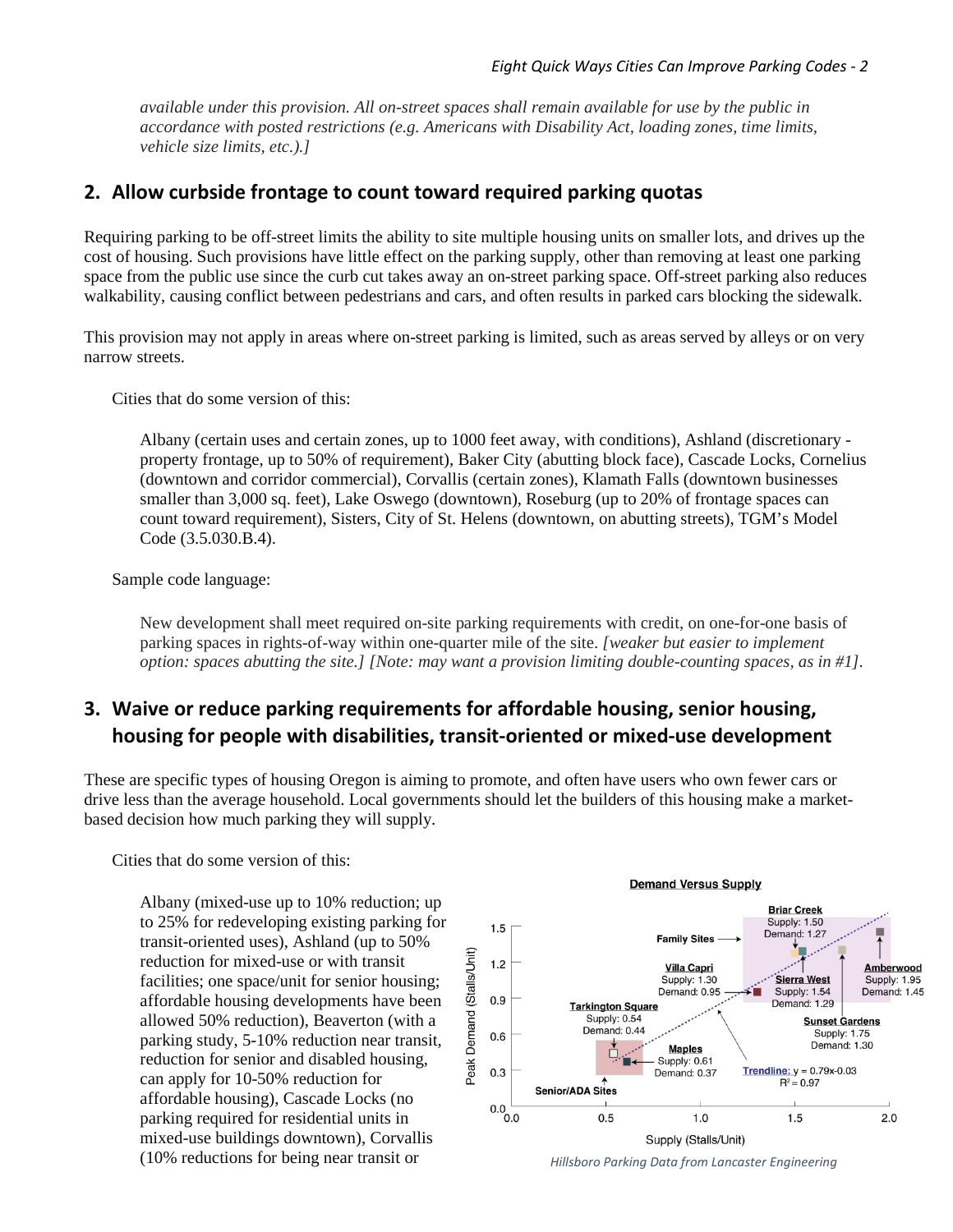having lots of bike parking), Lake Oswego (transit-oriented development 10% reduction in downtown, other items with a parking study), Stayton (for senior housing, 1.25 spaces/unit instead of 1.75). TGM's Model Code suggests up to 20% reduction for sites served by frequent transit service.

Sample code language:

Parking requirement reductions. No automobile parking spaces are required to be provided for: (a) affordable housing, defined in *[code reference]*; (b) housing developments for elderly persons or persons with disabilities, limited to *[insert list of applicable housing types as defined in code]*; (c) housing within one-half mile of a transit stop served by frequent transit, defined as 15-minute or more frequent service at peak; (d) mixed-use development, as defined in *[code reference]*.

#### **4. Waive parking requirements for renovations of historic buildings, small businesses, and long-vacant buildings**

Cities often want to promote the use of historic buildings, long-vacant buildings, and buildings under 3,000 sq. feet. Parking requirements can be a barrier for small businesses that are starting up. Los Angeles' downtown revitalization was sparked in part due to waiving parking requirements for renovations of historic buildings.<sup>[1](#page-2-0)</sup> Detroit, MI has waived parking requirements for new uses in pre-existing buildings under 3,000 sq. feet.

Cities that do some version of this:

Detroit (MI), Los Angeles (CA), Albany (downtown exempt from parking requirements), Ashland (allows 50% reduction for historic buildings in certain area), Baker City (no mandated off-street parking downtown for commercial uses; residential uses downtown can meet parking requirements off-site,

through lease, or shared parking), Cornelius (waives parking for change of use in existing buildings downtown and commercial uses in the core residential zone; decreases it for corridor commercial), Klamath Falls (for commercial or neighborhood commercial building that has been vacant for 24+months, parking requirements can be reduced by 75%), Lake Oswego (downtown, where former use was retail and new use is retail or restaurant), City of St. Helens. TGM's Model Code suggests no mandated parking in downtowns (3.5.030.B).

Sample code language:

No additional or new parking is required for sites with an existing building footprint coverage in excess of 50 percent of the site area (change of use or remodeling without a change to the existing footprint of existing development are also exempt from providing additional parking).

No additional parking is required for *[existing]* buildings under 3,000 square feet in gross floor area.

No additional parking is required for uses in buildings that have been vacant for more than 18 continuous months.

*Note: Many cities have no parking mandates in their downtowns. Those cities often form a parking district to collectively manage parking supply. See TGM's Parking Made Easy manual (2013) for guidance to how to do the same in your community.*

<span id="page-2-0"></span><sup>&</sup>lt;sup>1</sup> "Parking Requirements and Housing Development in Los Angeles," Michael Manville, p. 205-212 in Parking and the City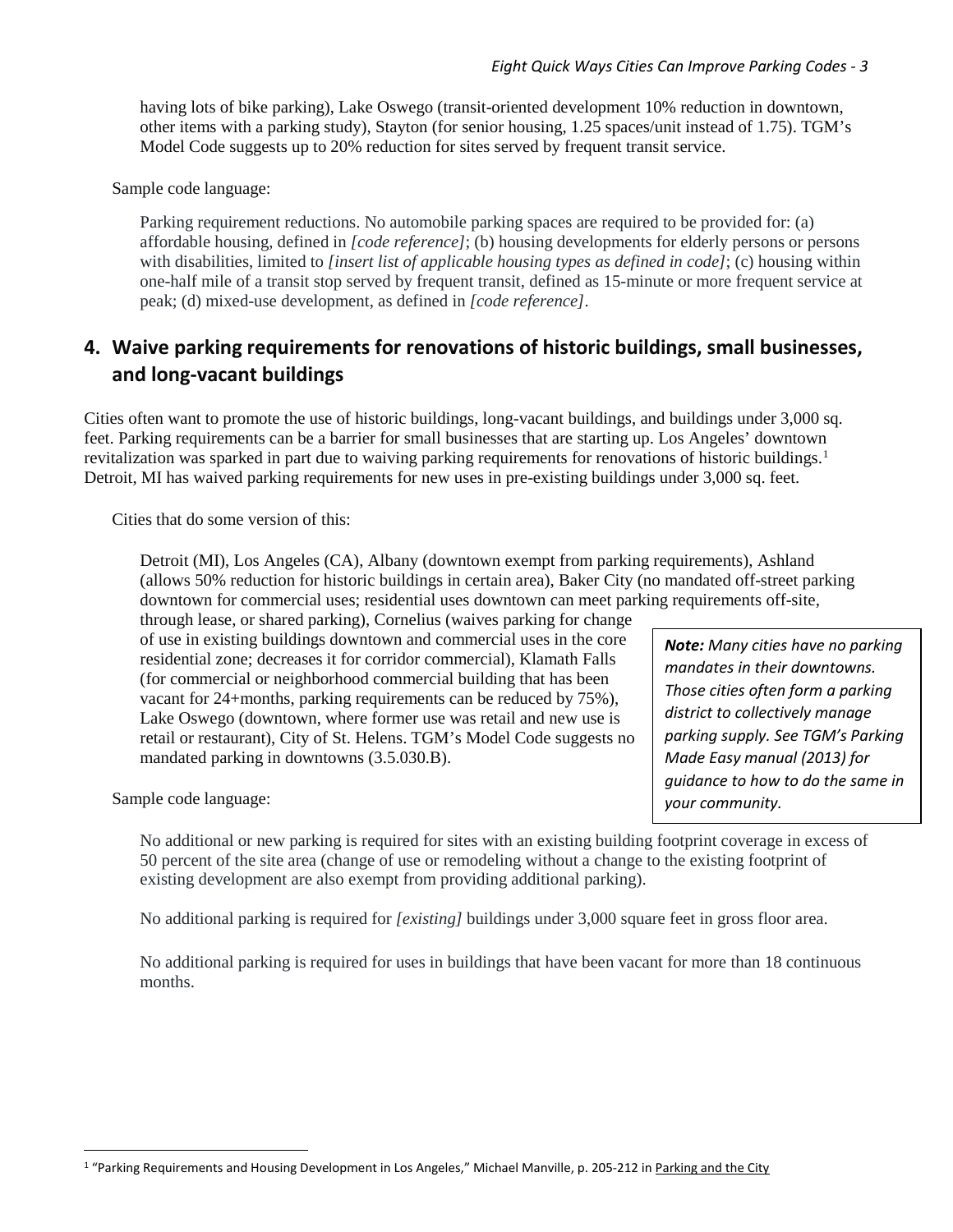#### **5. Set parking requirements at no more than 1 per residential unit (0.5 for studios and one-bedroom apartments)**

Local codes have overly large requirements for parking. Most Oregon renter households own zero or one car.

Studies in the California Bay Area and King County, WA have found 28-40% of residential parking spaces go unused. Ideally, the number of mandated car parking spaces would be zero, or at least less than one. But moving it down to one is a step in the right direction.

Note: State law prohibits mandating off-street parking for accessory dwelling units.

Jurisdictions that do some variation of this this:

Albany (high density zones require only 1 space per studio, one or two bedroom units; four and five-plexes only require 0.75 per unit), Ashland (only one space required for units smaller than 500 sq. feet), Baker City (studio and onebedroom units require just one), Lake Oswego (single-family dwellings and studio apartments require just one), Metro (single family detached homes require just one), TGM Model Code (Table 3.5.030.A).

Recommended standard:

Parking per unit are usually in a table format. The required off-street parking spaces for new single-family units, duplexes, triplexes, fourplexes, and multi-

family developments should be no more than one. Studio and one-bedroom apartments should be no more than 0.5 spaces.

#### **6. Allow shared parking**

Cities have long known parking demand depends on the use. Breakfast restaurants and movie theaters, for example, have parking demands roughly opposite each other during a day. Cities should allow such uses to share their parking.

Cities that do some version of this:

Cornelius, Roseburg (downtown), TGM Model Code.

Sample code language:

Shared parking. Required parking facilities for two or more uses, structures, or parcels of land may be satisfied by the same parking facilities used jointly, to the extent that the owners or operators show that the need for parking facilities does not materially overlap (e.g., uses primarily of a daytime versus nighttime nature; weekday uses versus weekend uses), and provided that the right of joint use is evidenced by a recorded deed, lease, contract, or similar written instrument establishing the joint use. Shared parking requests shall be subject to review and approval through Site Plan Review.

**Most Oregon renter households own zero or one car.** 

Zero: 16% One: 44% Two: 29% Three+: 11%

*U.S. Census 2017 data*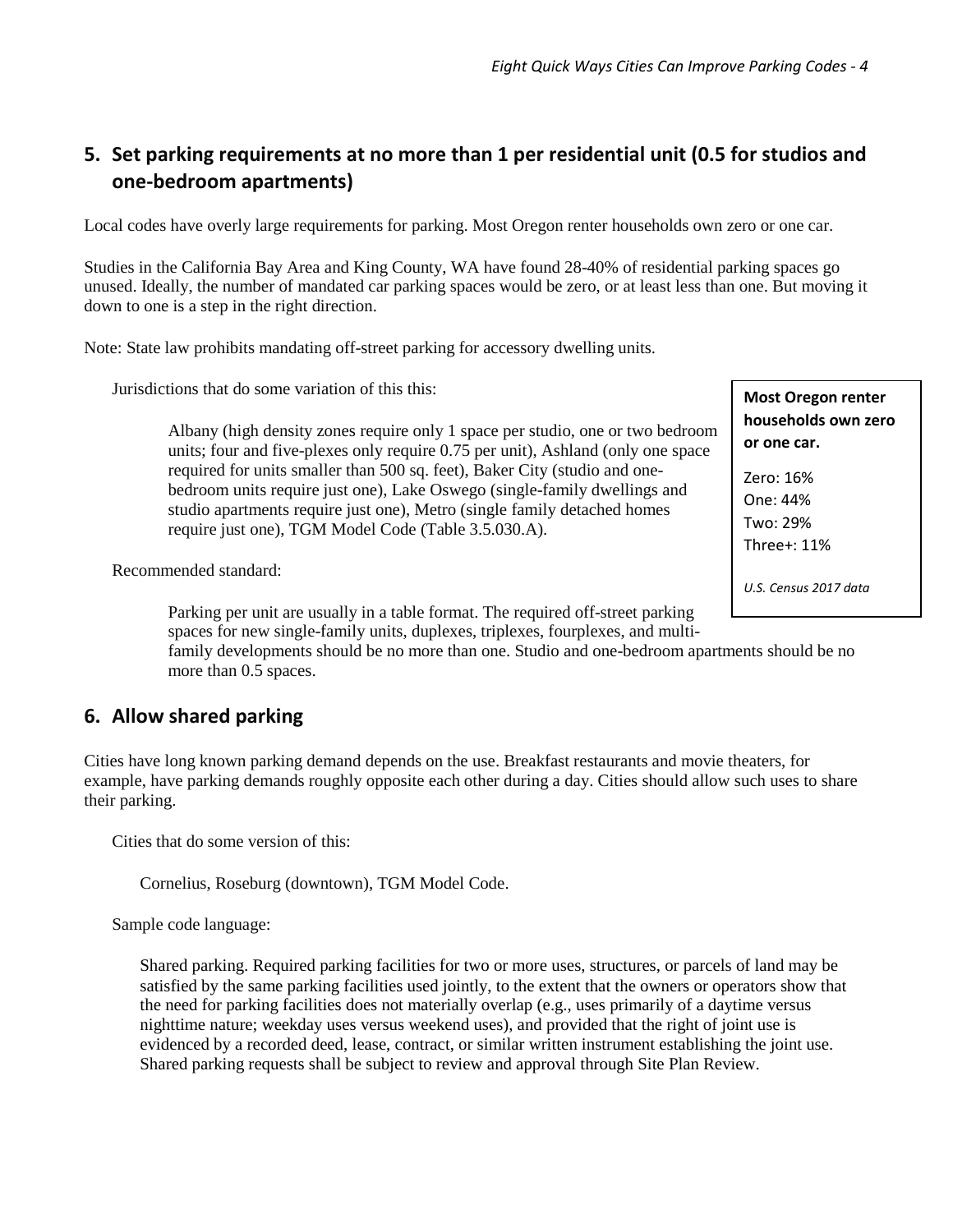### **7. Require parking for new multi-family developments and commercial projects be unbundled from the units (don't require people to pay for other people's parking)**

At least four cities (Oakland, San Francisco, Santa Monica, and Berkeley) require new multi-family developments to rent/lease parking separately from the units and allow residents to opt out. Santa Monica also requires unbundled parking for new commercial projects. Seattle requires unbundling when leases turn over in existing buildings.

Cities that do this:

Oakland, Santa Monica, Berkeley, and San Francisco, CA; Seattle, WA

Sample code language:

For any building with at least four residential units, off-street parking spaces shall be rented or sold separately from the rental or purchase of dwelling units. A tenant may elect not to rent or lease parking when renting or leasing a unit. Projects with affordable housing units as defined in *[code reference]* are exempt from this requirement.

All commercial parking spaces associated with new development shall be leased separately from the cost of a leased commercial space.

*- Or -*

Parking charges separately documented. For housing units in multifamily or mixed use structures that meet the threshold size requirement of *[code reference]* 1. Any rental agreement entered into after *[effective date of the ordinance]* shall specify in a rental agreement addendum or in a separate parking agreement the amount of any parking fee. 2. A tenant may elect not to rent or lease parking when renting or leasing a unit, in which case the tenant is not required to sign a rental agreement addendum or a separate parking agreement that requires the tenant to pay a parking fee.

Unless commercial uses are listed as exempt in subsection X, off-street parking accessory to rented or leased commercial use spaces in structures that contain 4,000 square feet or more of gross floor area shall not be included in any new rental or lease agreement and shall be subject to a separate rental or lease agreement. [Seattle, WA]

Some codes set a minimum size of the developments impacted (4 or 10 units, for example). Others include a right of first refusal for tenants (San Francisco, Santa Monica), or a notice requirement posted in a common area (Oakland). Santa Monica allows tenants deed-restricted affordable units to receive the parking space within the allowed rent level or a discount equal to half the amount charged for a monthly lease of a parking space.

Some affordable housing lending requirements require parking to be provided with the unit; codes generally exempt these developments from unbundling requirements.

#### **8. Have a fee-in-lieu program**

If it's too hard for developers to provide mandated parking, they should be able to pay into a city fund that helps with parking issues. Implementation is uneven; sometimes these options are set up but not used or administered fully.